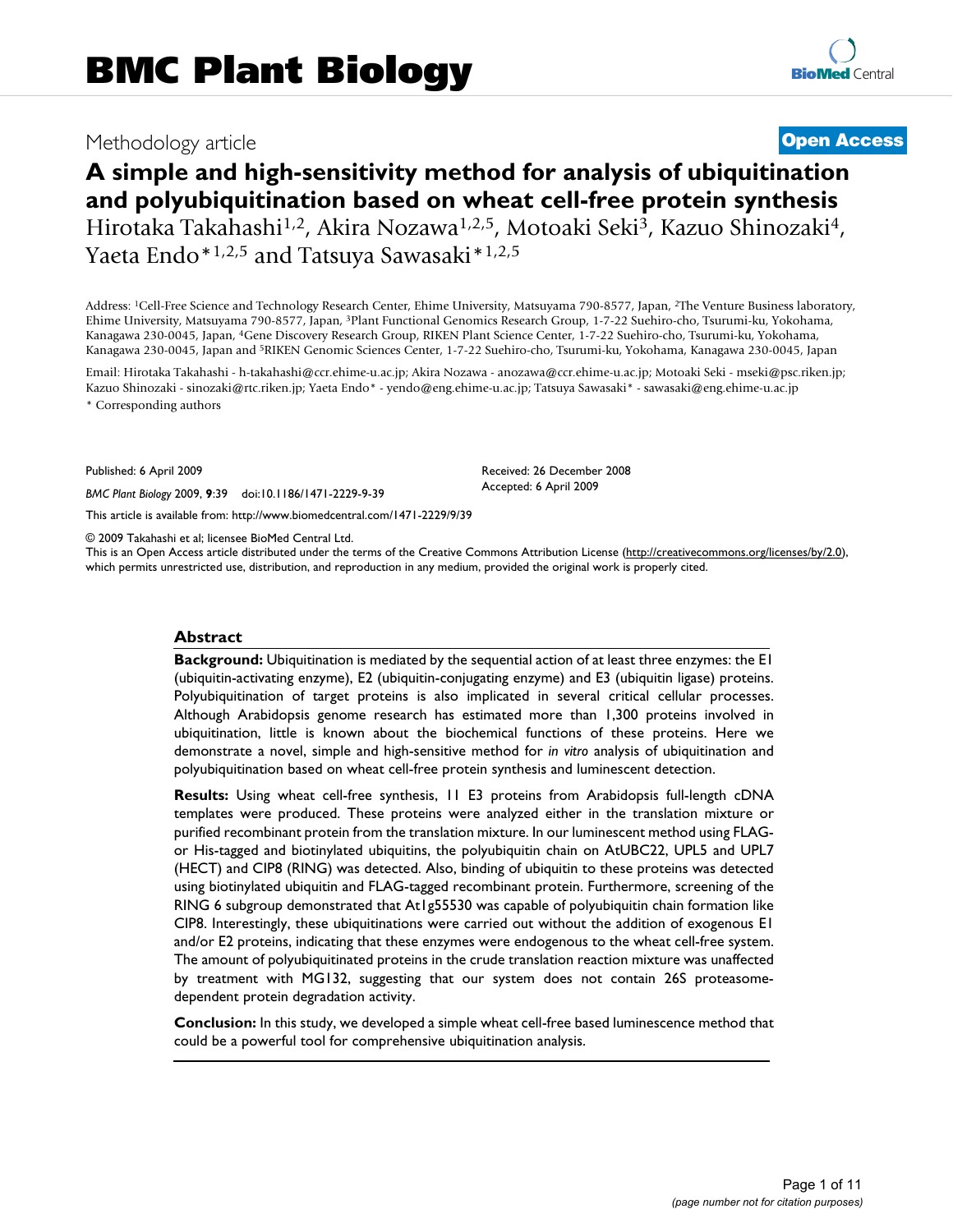### **Background**

Protein ubiquitination plays a crucial role in numerous cellular processes such as cell growth, regulation of diverse signal transduction and disease [1-3]. The covalent attachment of ubiquitin to protein substrates requires a stepwise cascade of enzymatic reactions. First, ubiquitin is activated by E1 (ubiquitin-activating enzyme, UBA) in an ATP-dependent manner by forming a high-energy thioester-bond between the carboxyl-terminal glycine residue of ubiquitin and a cysteine residue of E1. The activated ubiquitin is then transferred to the core-cysteine residue of E2 (ubiquitin-conjugating enzyme, UBC). Together with an E3 ligase enzyme, ubiquitin is attached via its carboxyl-terminus to an e-amino group of a lysine residue in the target protein. Since E3 binds to both E2 and the target protein, and acts as scaffold between E2 and the substrate protein, the E3 ligase is the major determinant for selecting target proteins for ubiquitination. There is large number of genes encoding E3 ligases in all eukaryotes, and the diversity of E3s is thought to contribute to the substrate specificity of numerous target proteins. E3 ligases are structurally divided into three groups: HECT, RING and U-box [4]. The HECT-type E3 ligase is distinct from the other two ligases in that it forms a thioesterbond with ubiquitin prior to the transfer of ubiquitin to target proteins. The RING-type E3 ligase contains a unique domain similar to the zinc finger motif that mediates protein-protein interactions [5] and is further divided into two classes: one that can function alone and another that forms a complex with other E3 components [4].

Recent studies have shown that attachment of polyubiquitin chains on target proteins linked via lysine-48 of ubiquitin typically leads to degradation by the 26S proteasome [6], whereas linkage via lysine-63 mediates different pathways such as internalization of membrane proteins, activation of signal transduction and DNA damage repair [7]. The formation of lysyl-63-linked polyubiquitin chains is generated by specific combinations of E2s and E2 variants, which are similar to E2s except that they lack core cysteine residues required for E2 activity [8,9]. In addition, ubiquitination of substrates without polymerization, mono-ubiquitination, acts as a sorting signal for protein endocytosis and as a regulation factor for diverse proteins, including histones and transcription factors  $[10]$ .

In plant, genomic research of the model plant *Arabidopsis thaliana* showed that there are two E1s, 37 E2s and more than 1,300 predicted E3s [11]. Although little is known about protein ubiquitination in plants compared with yeast and mammals, recent studies revealed that the plant ubiquitination pathway is involved in the regulation of morphogenesis, the circadian clock and responding to hormone or pathogen signal molecules [12-15]. Despite the importance of ubiquitination in plants, much of the plant ubiquitination cascade is still unknown because of its complexity and the issues inherent to the use of Arabidopsis plants for biochemical analysis. Although several interactions between E2s and RING type E3s have been demonstrated *in vitro* using recombinant proteins expressed in *Escherichia coli*, these efforts are hampered by the inability to obtain functional protein using conventional methods [16].

With this in mind, we sought to develop a novel *in vitro* method to analyze the ubiquitin pathway genome-wide. The two major obstacles hindering the development of an *in vitro* assay for genome-wide screening are the difficulty of efficiently producing recombinant protein and the inability to detect ubiquitination in a high-throughput fashion. To address the first problem we used the wheat cellfree protein synthesis system, which has been previously reported to produce a wide range of functional Arabidopsis and human proteins [17-19]. Moreover, a collection of RIKEN Arabidopsis Full Length (RAFL) cDNA clones covering about 70% of Arabidopsis genes is available [20]. Using these RAFL clones as templates, recombinant proteins involved in the ubiquitination pathway were expressed in the wheat cell-free system and used for several functional analyses. For screening, conventional detection methods such as immunoblot analysis or radioisotope-labeled proteins are not suitable for the detection of a large number of ubiquitination reactions. Recently, a high-throughput luminescence method to detect protein ubiquitination was reported [21], however this method requires purified protein and creation of specialized vectors to produce proteins. In this study, a novel *in vitro* assay to detect polyubiquitin chain formation was developed using wheat cell-free synthesis and a modified luminescence-based detection method. We demonstrate (1) creation of a simple *in vitro* method to detect polyubiquitination using crude recombinant E3s, (2) discovery of the activity of At1g55530 by screening a RING subgroup in the reported assay, and (3) the polyubiquitination assay in the presence of MG132 demonstrated the absence of 26S proteasome-dependent protein degradation activity in wheat cell-free system.

#### **Results**

*Detection of Polyubiquitin Chains on AtUBC22 E2 enzyme* Recently, AtUBC22 (At5g05080) E2 protein has been shown to catalyze polyubiquitin chain formation without an E3 ligase, although AtUBC35 (At1g78870) E3-independent polyubiquitination activity could not be detected [16]. We employed AtUBC22 and AtUBC35 as model E2 proteins to develop a novel polyubiquitination assay. We have also demonstrated that addition of biotin ligase (BirA) and biotin to the wheat cell-free protein production system yields a single biotinylation on a target pro-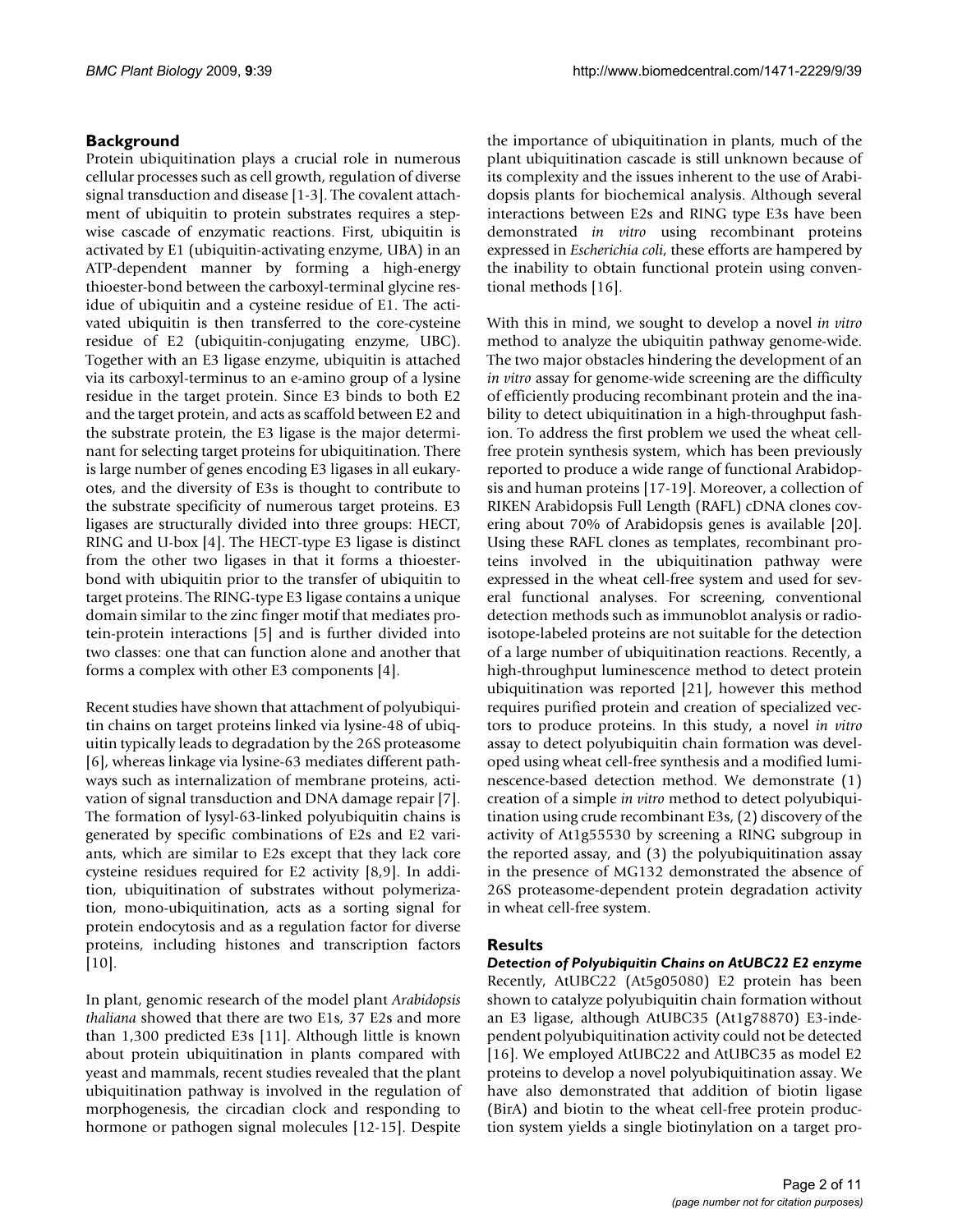tein containing a biotin ligation site [22]. Using this method, biotinylated recombinant AtUBC22 and AtUBC35 were synthesized and, without purification from the translation mixture, the polyubiquitination reaction was performed on the crude recombinant protein. After the reaction, biotinylated AtUBC22 and AtUBC35 were purified using streptavidin-conjugated magnetic beads and the polyubiquitin chain was detected by immunoblot analysis. As shown in Fig 1A, AtUBC22 showed polyubiquitination, whereas AtUBC35 showed mainly monoubiquitination. Interestingly, both E2s still had



#### Figure 1

**Detection of E3-independent polyubiquitination of AtUBC22 by luminescent analysis**. A, Polyubiquitin chain on AtUBC22 but not on AtUBC35 was detected by immunoblot analysis. In this assay, polyubiquitination reaction was carried out with FLAG-tagged ubiquitin, and detected by immunoblot analysis using anti-FLAG antibody. B, Schematic diagram of detection of polyubiquitin chains by luminescent analysis. Protein A-conjugated acceptor beads and streptavidin-coated donor beads are bound to anti-FLAG antibody bound to FLAG-tagged ubiquitin and biotinylated E2, respectively, and these two beads are in closed proximity when polyubiquitin chain formed. Upon excitation 680 nm, a singlet oxygen is generated from the donor beads, and then transferred to the acceptor beads within 200 nm, and the singlet oxygen reacts the acceptor beads which in turn emits light at 520–620 nm. This light is measured by AlphaScreen kit and change to signal value. C, Polyubiquitin chain on purified recombinant E2 was detected by luminescent analysis in the presence (E1 +) or absence (E1 -) of exogenous E1. Error bars represent standard deviations from three independent experiments.

activity in absence of exogenous E1 in polyubiquitin reaction mixture (Fig. 1A, middle lanes), suggesting that wheat cell-free system has high endogenous E1 activity.

While immunoblot analysis is an excellent detection method, it is not suitable for high-throughput detection of numerous polyubiquitination reactions. Initially, we attempted to use luminescent analysis, based on the AlphaScreen technology, to detect the polyubiquitination activity of AtUBC22 and AtUBC35. In principle, if a polyubiquitin chain is formed by FLAG-tagged and biotinylated ubiquitins, it will bring into proximity the streptavidin-coated donor bead (bound to biotin) and the protein A-conjugated acceptor bead (bound to anti-FLAG IgG), producing a luminescent signal (Fig. 1B). Considering that the wheat cell-free system has high endogenous E1 activity (Fig. 1A), it may also have endogenous E2 and E3 activity. In order to avoid formation of polyubiquitin chains by an endogenous wheat germ ubiquitin pathway, purified E2s were used in this assay. As shown in Fig 1C, high luminescent signal was observed in the presence of AtUBC22 in E1-dependent manner. In contrast, AtUBC35 showed low signal. The two luminescent signals were approximately consistent with immunoblot data that AtUBC22 and AtUBC35 have high and low polyubiquitination activities respectively, as demonstrated in Fig 1A. These results indicate that the luminescent method can detect polyubiquitin chain formation by using the two types of ubiquitins.

#### *Ubiquitination and Polyubiquitination Analyses of HECT-TypeE3 Ligases*

Polyubiquitination activity of E3 ligases activated by the step-wise E1 to E3 cascade is well documented [3]. We next attempted to reconstruct this cascade *in vitro* and to detect the E3-formed polyubiquitin chains using our luminescent method. Due to the size of HECT-type E3 ligases, ranging from 100 to 428 kDa in Arabidopsis, production of active protein by traditional expression methods may not be easy and biochemical analysis using only truncated recombinant protein has been carried out previously [23]. We attempted to produce full-length Arabidopsis HECT-type E3 ligase proteins using the wheat cellfree system and monitored ubiquitin-conjugation and polyubiquitination by luminescence. Two genes that encode Arabidopsis HECT-type E3 ligase, *UPL5* and *UPL7* [24], were analyzed in this study. We obtained UPL5 and UPL7 cDNA from the RAFL library and produced FLAGtagged protein in the wheat cell-free system. Ubiquitination of FLAG-labeled UPLs (UPL-FLAGs) was investigated by both the luminescent and immunoblot methods. The successful production of the two recombinant HECT proteins was observed by immunoblot analysis (Fig. 2A) and used in the luminescence assay without purification. To detect ubiquitination of the HECT proteins, UPL-FLAGs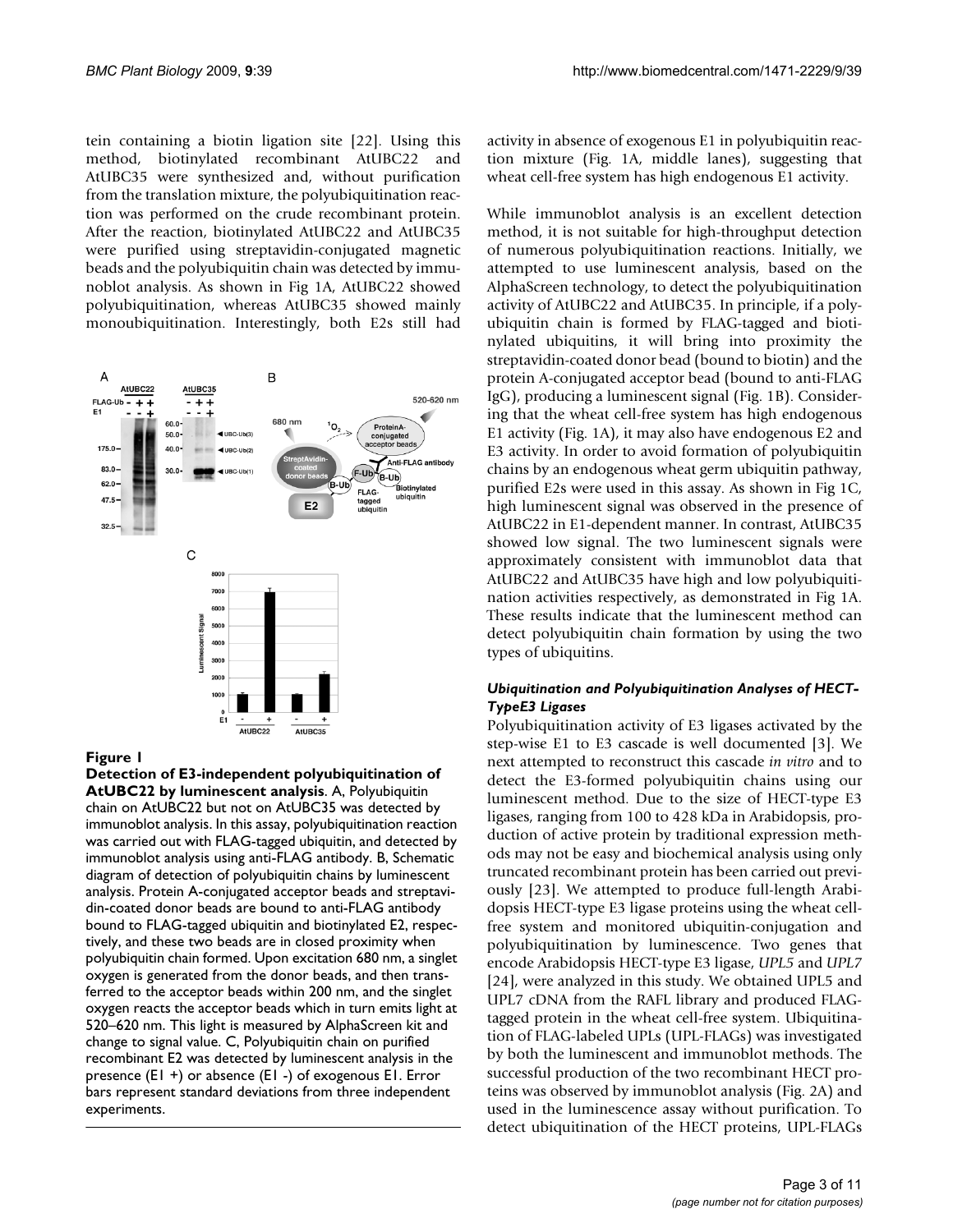

#### Figure 2

**Analysis of recombinant Arabidopsis HECT-type E3 ligases (UPL7 and UPL5)**. A, Production of FLAG-tagged recombinant UPL proteins was detected by immunoblot analysis. For analysis, 5 μl of crude recombinant UPL proteins were loaded, and detected by immunoblot analysis using anti-FLAG antibody. B, Schematic diagram of detection of ubiquitin-conjugation of UPLs by luminescent analysis. Protein Aconjugated acceptor beads and streptavidin-coated donor beads were bound to anti-FLAG antibody bound to FLAGtagged recombinant UPLs and biotinylated ubiquitin, respectively, and detected by same principle and procedure described in Figure 1B. C, The ubiquitination of crude recombinant UPL7 and UPL5 was detected by luminescent analysis described in B. Bio-Ub means biotinylated ubiquitin. D, polyubiquitination of crude recombinant UPL7 and UPL5 was detected by luminescent analysis with anti-His antibody. Mix-Ub indicated the mixture of His-tagged and biotinylated ubiquitin. E and F, Mobility shift of UPLs (E) and formation of polyubiquitin chains (F) were detected by immunoblot using anti-FLAG antibody and Alexa488-conjugated streptavidin, respectively. The polyubiquitination reaction was done with FLAG-tagged recombinant UPLs in presence or absence of crude AtUBC8, and then recombinant UPLs were purified by anti-FLAG antibody-conjugated agarose. Error bars represent standard deviations from three independent experiments.

and biotinylated ubiquitin were used. When biotinylated ubiquitin is conjugated to the UPL-FLAG, a high luminescent signal is obtained (Fig. 2B). As a result of the analysis, ubiquitin-conjugation of UPL5 was observed (Fig. 2C). In addition, polyubiquitin chains formed by UPLs were detected with the luminescence assay using His-tagged and biotinylated ubiquitin. To subtract polyubiquitin chain formation from endogenous E2 and E3 in wheat cell-free system, the assay was performed without recombinant UPL and only low signal was detected (Fig. 2D, "UPL-" lane). As expected, luminescent signal was observed in recombinant UPL5 and UPL7 (Fig. 2D). Although the luminescent signal of UPL7 was lower than that of UPL5, the signal was still two-fold higher than the endogenous background signal. These results were confirmed by immunoblot analysis that showed distinct mobility shifts of UPL5 (Fig. 2E) when detecting FLAGtagged UPLs, and polyubiquitin chain formation of UPL5 monitoring Alexa488-conjugated streptavidin (Fig. 2F). Comparing the amount of polyubiquitin chain formation in absence of UPLs (Fig. 2F, "UPL-" lane), UPL7 formed weak but distinct polyubiquitin chains in presence of AtUBC8. These luminescent signals were consistent with immunoblot data. Interestingly, polyubiquitin chains were formed by UPL5 without supplementing exogenous E2 protein (Fig. 2D and 2F, "AtUBC8-" lane), suggesting that wheat germ extract has endogenous E2 activity as well as endogenous E1 activity. These data indicate that the wheat cell-free production system is able to produce high molecular weight proteins in functional forms and that our luminescence method can detect activity of HECTtype E3 ligases without purification. This is the first data showing that full length recombinant HECT-type E3s have ubiquitin-conjugating and polyubiquitination activity. Taken together, the luminescent method based on the wheat cell-free system could be useful for biochemical analysis of HECT-type E3 ligases.

#### *Detection of Polyubiquitin Chains by RING-Type CIP8 E3 Ligase*

It is reported that at least 469 predicted RING-type E3 ligases are encoded in the Arabidopsis genome [25]. Like the HECT-type E3, we attempted to express and carry out the functional analysis of the RING-type E3 ligases. In this study, we selected CIP8 as a model RING-type E3 ligase, which is reported to possess a RING finger motif and have typical features of an E3 ligase [26]. At first, polyubiquitination activity of purified CIP8 in presence or absence of exogenous E1 and purified E2 (AtUBC8) was investigated by luminescence. As shown in Fig 3A, luminescence analysis using His-tagged and biotinylated ubiquitin showed the polyubiquitination of purified CIP8 only when exogenous E1 and purified E2 were added to the reaction mixture. The CIP8-dependent polyubiquitination was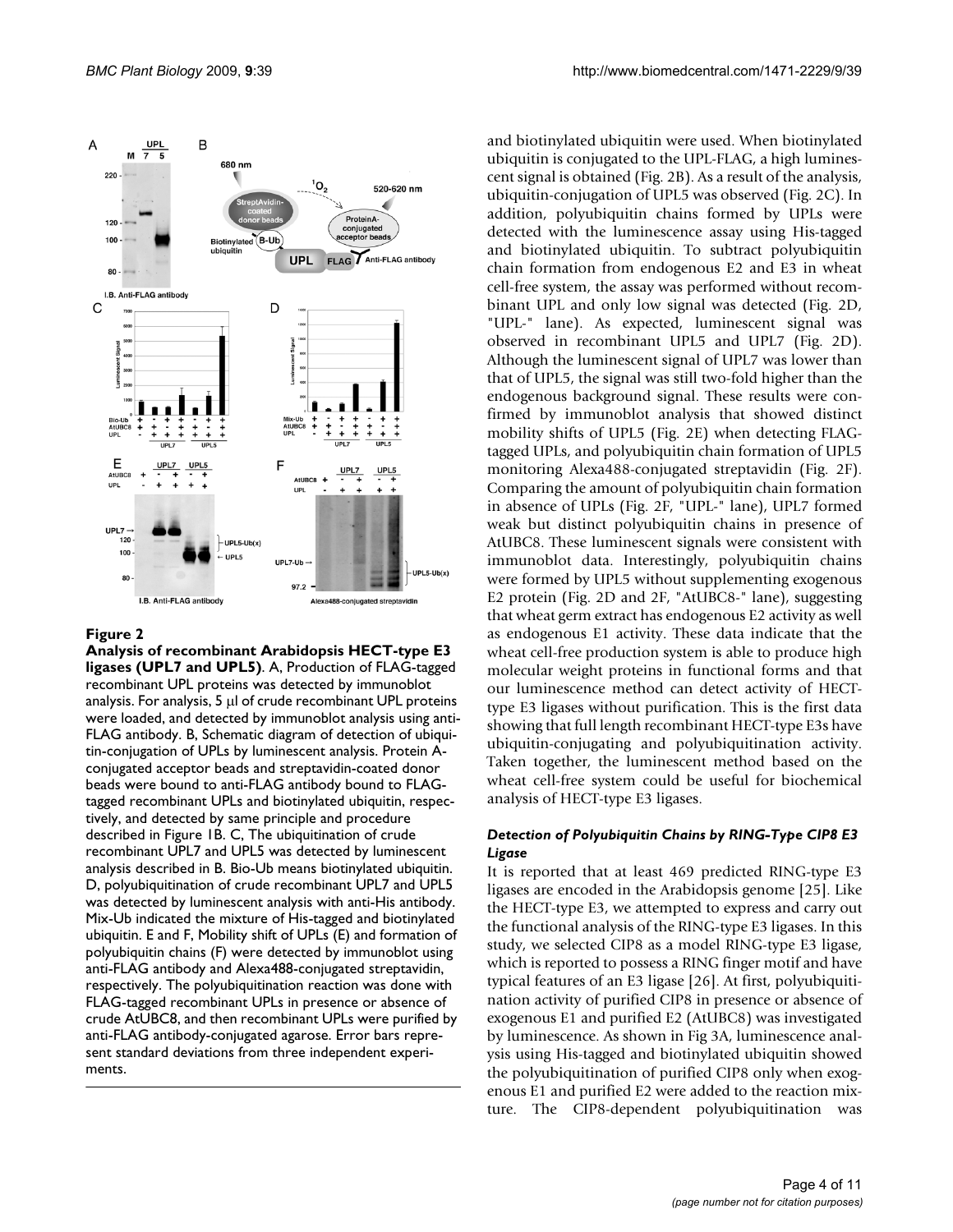

#### **Figure 3**

**Detection of polyubiquitination and self-ubiquitination of CIP8**. A to D, The polyubiquitination assay was carried out with purified (A and B) or crude recombinant CIP8 (C and D) and detected by luminescent analysis with anti-FLAG antibody (A and C) and immunoblot analysis (B and D). His-Ub or Mix-Ub indicate His-tagged ubiquitin or the mixture of FLAG-tagged and biotinylated ubiquitin, respectively. The polyubiquitination assay using luminescent analysis was carried out with recombinant CIP8 without tag in the presence or absence of ubiquitin related components indicated below each graph. E, Ubiquitination of crude recombinant CIP8 was observed by luminescent analysis with anti-FLAG antibody. The assay was carried out with or without biotinylated ubiquitin and crude AtUBC8 recombinant protein. Bio-Ub means biotinylated ubiquitin. Error bars represent standard deviations from three independent experiments.

confirmed by immunoblot analyses detecting both FLAG-CIP8 and His-tagged ubiquitin (Fig. 3B). On the other hand, luminescent analysis with crude CIP8 protein showed high polyubiquitination activity both in the presence or absence of purified E2 (Fig. 3C), and was confirmed by immunoblot analysis with crude protein (Fig. 3D). These data indicated that, like recombinant UPL5,

crude CIP8 also utilized endogenous wheat extract E1 and E2 proteins, and therefore we could carry out the simple polyubiquitination analysis of E3 without addition of exogenous E1 and E2 proteins. Furthermore, immunoblot analysis detecting purified CIP8 (Fig. 3B) showed a mobility shift of FLAG-tagged CIP8 to higher molecular weights due to ubiquitination, whereas the mobility of the E2 was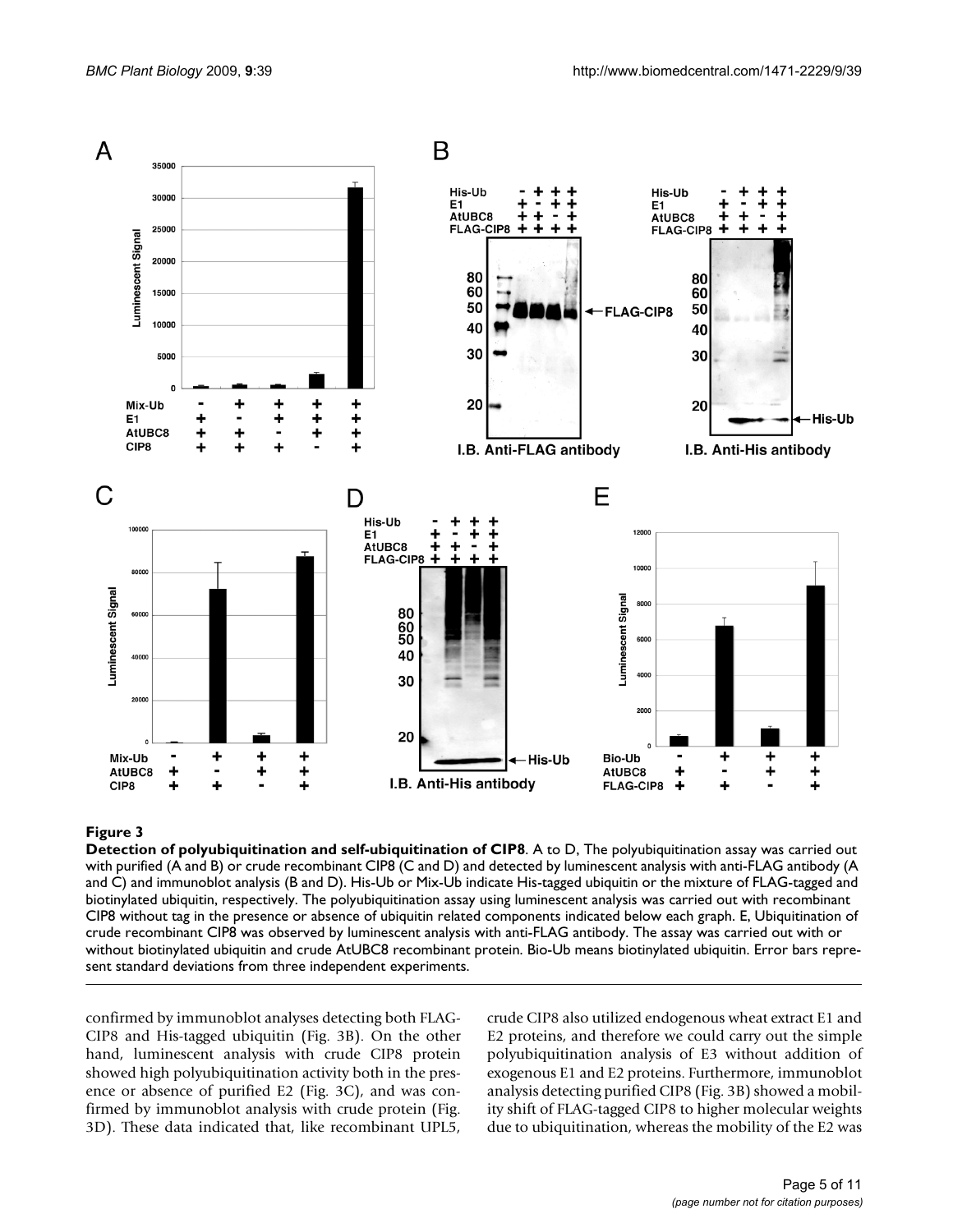not altered (data not shown). This result indicates that the CIP8-dependent polyubiquitin chains might be elongated on CIP8 itself. This data is consistent with a recent report showing that TRIM5a, a typical RING-type E3 ligase in human, also undergoes self-ubiquitination, forming polyubiquitin chains on itself [27]. To clarify whether the mobility shift of CIP8 was concomitant with polyubiquitin chain formation resulting from self-ubiquitination, we tried to detect ubiquitination of CIP8 by the luminescent method using crude FLAG-CIP8 protein and biotinylated ubiquitin. The luminescent method clearly detected the binding of biotinylated ubiquitin to FLAG-tagged CIP8 both in the presence and absence of exogenous E2 (Fig. 3E). Similar to polyubiquitin formation, the ubiquitination of CIP8 also occurred without the addition of exogenous E2 protein (Fig. 3E, "AtUBC8-" lane). Taken together, these data demonstrate that the luminescent method could detect formation of RING-type CIP8 dependent polyubiquitin chains and self-ubiquitination of crude CIP8.

#### *Screening of RING-Type E3 Ligases Having Polyubiquitination Activity*

Recent papers have reported that the polyubiquitin chain is an important biological regulator. Identification of activity and features of E3 ligases offers important information about the ubiquitin-dependent regulation system. Our luminescent method based on the wheat cell-free system produced a simple and high-sensitivity detection of CIP8-dependent polyubiquitin chains without any purification (Fig. 3C). Using these tools, we screened new E3 ligases for the ability to form polyubiquitin chains like CIP8.

The RING-type E3 ligases in Arabidopsis were divided into 30 subgroups based on domain structure, and CIP8 is categorized into subgroup 6 as it contains a coiled-coil domain [25]. Eight other RING-type E3s from subgroup 6 were selected for screening, and the simple polyubiquitination assay was carried out with FLAG-tagged and biotinylated ubiquitins, and the crude recombinant RING-type E3s without addition of exogenous E1 and E2. The screening result showed significant polyubiquitination activity of At1g55530, whereas other RING-E3 proteins were not active (Fig. 4A). Immunoblot analysis of purified recombinant At1g55530 confirmed the polyubiquitination activity and indicated that At1g55530 was self-ubiquitinated (Fig. 4B). The polyubiquitination activity of At1g55530 suggests that it may have a biological role for proteasome-mediated degradation like CIP8 [26]. These results show that the wheat cell-free protein expression system and the luminescent ubiquitination detection method could support functional high-throughput screening of E3 proteins.



#### **Figure 4**

**Screening of RING-type E3 ligases having polyubiquitination activity**. A, Polyubiquitination reaction of crude recombinant E3 proteins was carried out with mixture of FLAG-tagged and biotinylated ubiquitins, and investigated by luminescent analysis with anti-FLAG antibody. B, Polyubiquitination activity of At1g55530 was confirmed by immunoblot analysis. The assay was carried out using purified recombinant AtUBC8 and At1g55530, and mobility shift of FLAGtagged At1g55530 and polymer of His-ubiquitin were detected by immunoblot analysis using anti-FLAG and anti-His antibodies, respectively. Error bars represent standard deviations from three independent experiments.

#### *Analysis of the Wheat Cell-free Based Ubiquitination in the Presence of Proteasome Inhibitor*

It is known that some cell extracts, such as rabbit reticulocyte or HeLa S-100 fraction, have 26S proteasomedependent proteolytic activity [28,29]. Based on the presence of endogenous E1 and E2 ubiquitination and polyubiquitination in the wheat cell-free system, it is expected that the 26S proteasome activity will be very low (Fig. 2, 3 and 4). It was previously reported that the wheat germ extract had little 26S proteasome-dependent protein degradation activity [30]. Thus, we determined whether the wheat cell-free system contains active 26S proteasome. Using the crude recombinant proteins that formed polyubiquitin chains in this study, the polyubiquitination reaction was carried out in presence or absence of MG132, and accrual of the polyubiquitinated recombinant pro-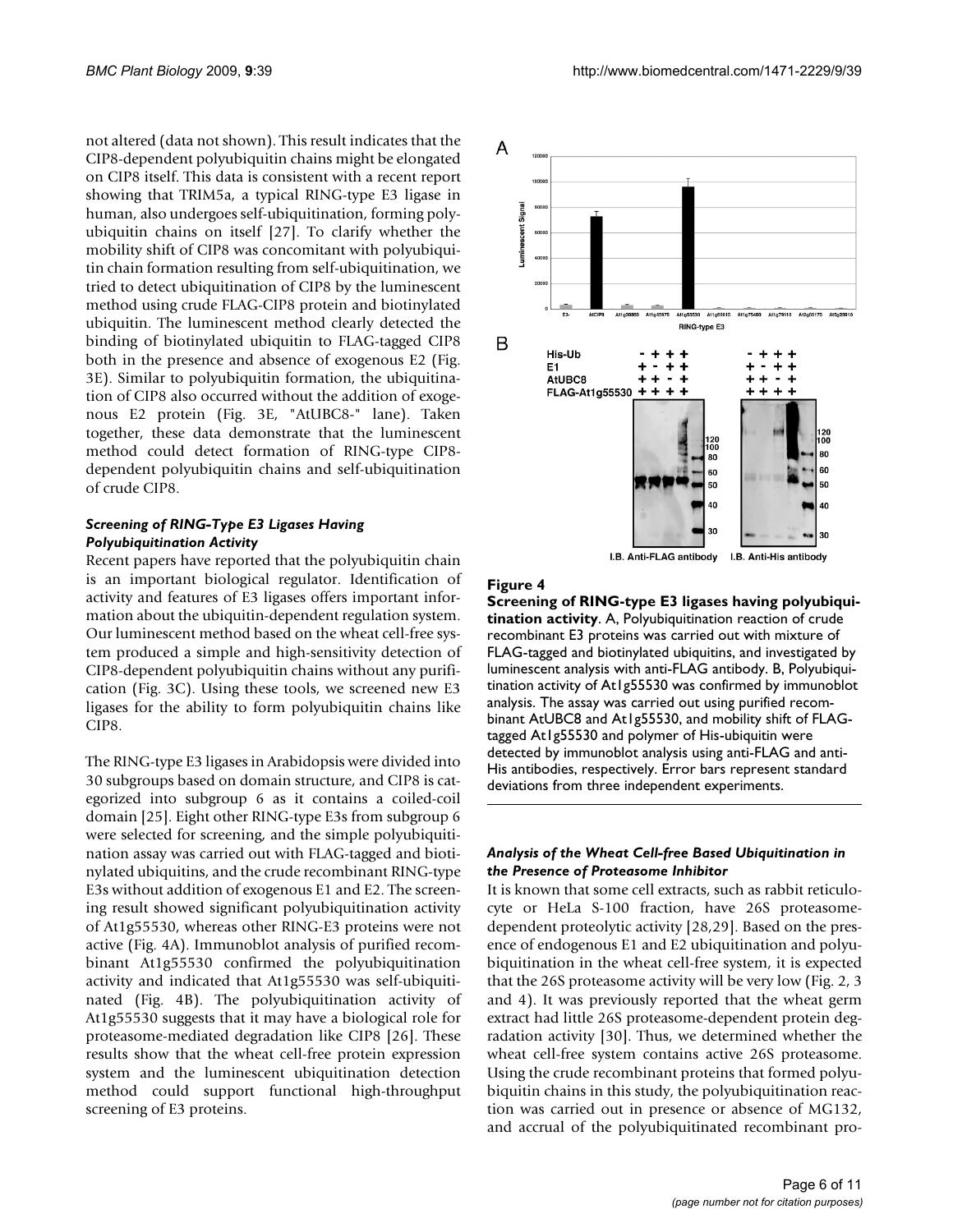

# I.B. Anti-FLAG antibody



# StreptAvidin-Alexa488 conjugate

#### Figure 5

**Effect of proteasome inhibitor on stability of polyubiquitinated proteins**. Polyubiquitination assays of crude FLAGtagged E2s and E3s were carried out in the presence or absence of biotinylated ubiquitin and 20 μM MG132. A, FLAG-tagged recombinant proteins were detected by immunoblot analysis using anti-FLAG antibody. B, Polyubiquitination chain formed by each recombinant protein was detected by Alexa488-conjugated streptavidin.

teins and its polyubiquitin chain was estimated. As shown in Fig 5, the amounts of UBC22, UPL5, UPL7 and At1g55530 (Fig. 5A) and of its polyubiquitin chains (Fig. 5B) were hardly altered by MG132 treatment. This result indicates that the proteolytic activity of the 26S proteasome in the wheat cell-free system was below the detection level. Thus, the wheat cell-free system could be suitable for ubiquitination analysis.

#### **Discussion**

The ubiquitin signal is an important protein modification in eukaryotes. Binding of a single ubiquitin to a target protein, mono-ubiquitination, is essential for membrane trafficking, protein functions and protein-protein interaction [7]. As for polyubiquitination, both Lys-48- and Lys-63 linked polyubiquitin chains have been well characterized in mammals and yeast. Lys-48 linked chains cause proteolysis of target proteins [6], and Lys-63 linked chains reg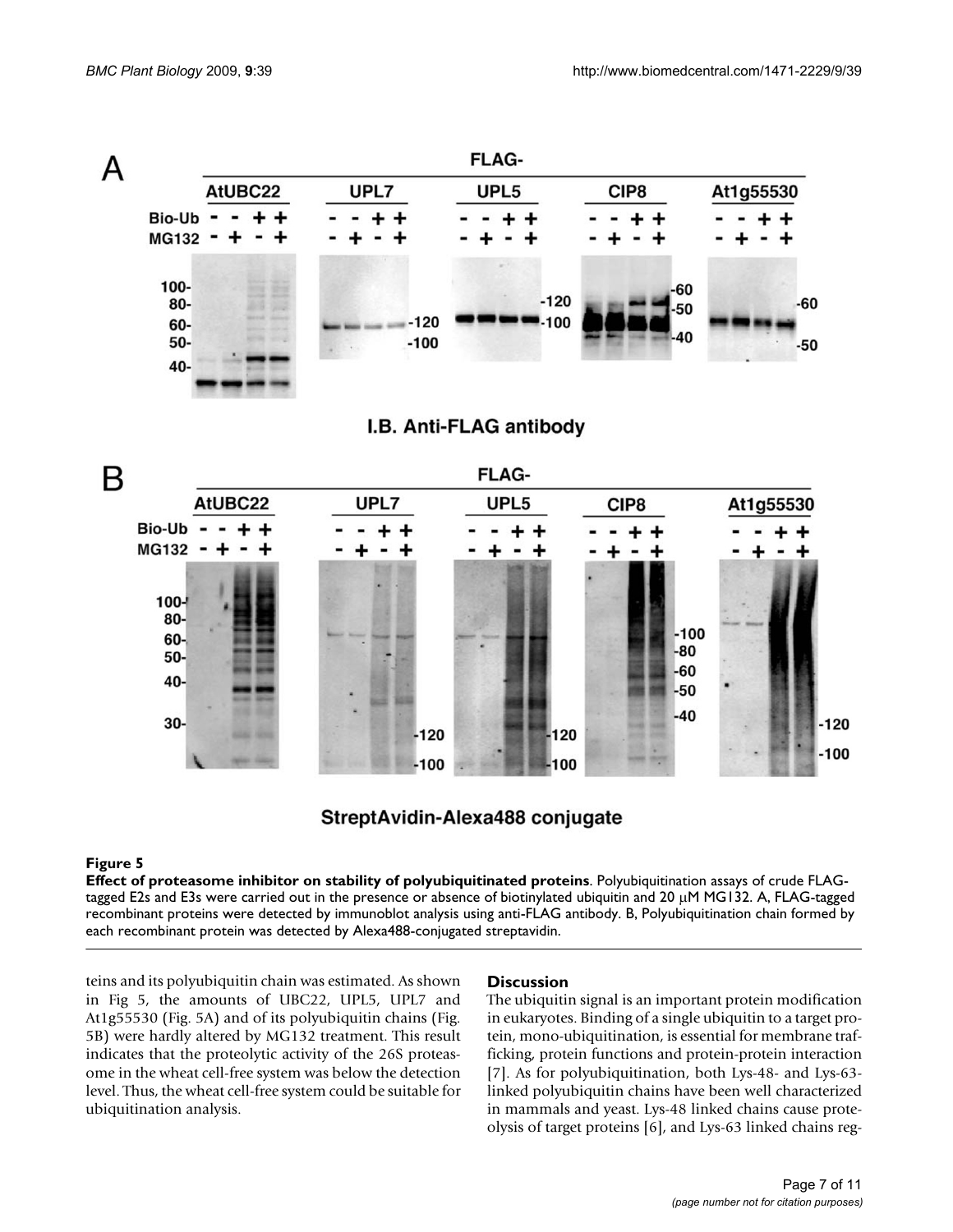ulate signal transduction such as cellular localization of protein or protein-protein interactions [7]. In mammals, the multi-functional activities of NF-κB are regulated by the Lys-63 linked chain [31]. In plants, the function of the Lys-63 linked chain is still obscure. However, Arabidopsis E2 and its variants promote formation of the Lys-63 linked chain [32], suggesting that the Lys-63 linked chain in plant cells might also function similar to animal cells. Hence, comprehensive analysis of the ubiquitin-related plant proteins would open a door for elucidation of the plant ubiquitin pathway. In this study, we developed a simple and highly sensitive ubiquitination assay method by combination of the wheat cell-free protein synthesis system and luminescent detection. In general, *in vivo* protein production requires many time-consuming steps such as vector construction, cell culture and purification to obtain the recombinant protein. In contrast, this cellfree based luminescence method could analyze a large amount of ubiquitin reactions without these steps.

Using this method, we conveniently detected polyubiquitin chain formation of E2 and E3s by using two tagged ubiquitins (Fig. 1, 2, 3 and 4). The result of polyubiquitination analysis of the E2s obtained from luminescentbased detection method was verified by immunoblot analysis (Fig. 1). Our analysis also produced recombinant protein of HECT-type E3 ligases without truncation and detected their ubiquitin-conjugation and polyubiquitination activity by luminescent analysis (Fig. 2C and 2D). The ubiquitin-conjugation of UPL5 was not observed when a reductant was added to the reaction (data not shown), suggesting that UPL5 formed a thioester bond with ubiquitin. In addition, the model RING-type E3 CIP8 possessed high polyubiquitin formation activity without substrate, consistent with what was reported previously [26]. Crude recombinant CIP8 formed polyubiquitin chains in the absence of exogenous E1 and E2 (Fig. 3C and 3D), suggesting that the wheat cell-free system might include enough endogenous E1 and E2 activity. It was reported that wheat germ extracts have only a partial ubiquitin pathway [30]. Although the process to isolate wheat germ extract is different from the conventional methods [33], this report strongly supports the existence of endogenous ubiquitin pathway in our wheat cell-free system. Indeed, luminescent analysis using crude recombinant protein showed slight polyubiquitin chain formation even in absence of recombinant E3 (Fig. 2D, Fig. 3C and Fig. 4A, "E3-" lane), indicating that wheat cell-free system might include not only E1 and E2, but E3s or other factors that accelerates the polyubiquitin chain formation. Further, quantitative immunoblot analysis using antiubiquitin antibody showed that free ubiquitin was also present in wheat germ extract at a concentration of at least 10 nM (data not shown). This is similar to the ubiquitin concentration supplied in the *in vitro* assay. Although we

developed a convenient screening method to detect E3 activity in this study, removal of the endogenous ubiquitin and ubiquitin related components such as E1, E2 and E3, would yield a more sensitive assay. However, wheat cell-free system does not have 26S proteasome proteolytic activity (Fig. 5), indicating that using crude recombinant protein is sufficient for *in vitro* ubiquitination assays.

By using this method, we found that a previously uncharacterized RING type E3, At1g55530, possessed high polyubiquitination activity without exogenous E1 and E2 proteins (Fig. 4). This result suggested that the method developed here is expected to find the activity of other unknown E3 ligases such as At1g55530. Despite having only 32% sequence similarity, the E3s CIP8 and At1g55530 showed similar biochemical functions. Polyubiquitin chains formed by CIP8 and At1g55530 elongated on themselves, while another report showed that polyubiquitin chains were formed on E2 before transferring them to substrates [34]. This reflects that the pattern of polyubiquitin chain formation differs between individual E3s and that the detailed mechanisms are still unknown. These studies suggest the importance of functional analysis using active recombinant proteins. Although we developed a simple screen using crude recombinant E3s in absence of exogenous E1 and E2 (Fig. 4), this method could not detect the activity of some E3 ligases that were unable to utilize endogenous ubiquitination components in wheat cell-free system. The polyubiquitination activity of At5g20910 recombinant protein, expressed in *E. coli* in the presence of AtUBC8 [25], was not active in our *in vitro* system (Fig. 4A), suggesting that in some cases exogenous E2 and/or other components are necessary additions. Such modifications to the ubiquitination assays detailed here would help elucidate the biochemical features of E3s (e.g., addition of recombinant E2s to reaction mixture could give us further information about the E2–E3 specificity, and of other E3 components would lead to the elucidation of structure of complex type E3 ligase such as SCF).

#### **Conclusion**

In this study, we found that the wheat cell-free system was an excellent expression system to produce recombinant protein efficiently and to carry out *in vitro* ubiquitination assays without the interference of proteolytic activity. Coupled with luminescent analysis, detection of these ubiquitin reactions in the crude translation reaction mixture was possible. Thus, this method should be helpful for solving the complicated ubiquitin pathway in plant.

#### **Methods**

#### *Construction of DNA Templates for Transcription*

We used RAFL as templates. DNA templates of E2s and E3s for transcription were constructed by "Split-Primer"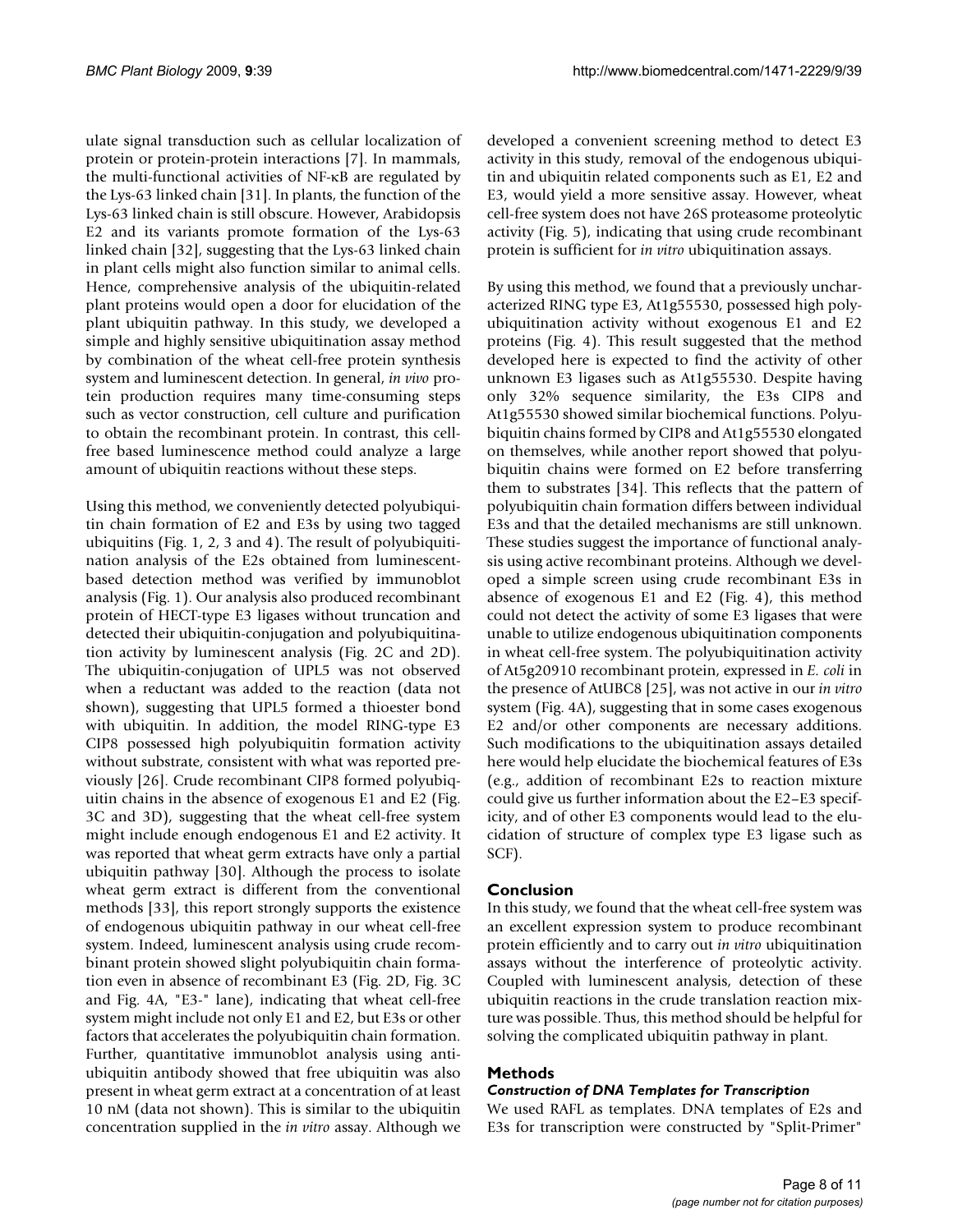PCR as described previously [17]. Primers used in this study are summarized in Additional file 1. The first round of PCR was performed on each cDNA template using 10 nM of each of the following primers: a target protein specific primer (5'-CCACCCACCACCACCAatgnnnnnnnn nnnnnnnn-3'; lowercase indicates the 5'-coding region of the target gene) and the AODA2306 primer. Then, a second round of PCR was carried out to construct the templates for protein synthesis using a portion (5 μl) of the first PCR mix, 100 nM SPu primer, 100 nM AODA2303 primer and 1 nM deSP6E02 primer. GST tags were used according to the methods we described previously [17]. The transcription templates of two HECT-type E3 ligases, UPL7 and UPL5, were generated as C-terminal FLAGtagged proteins using the Gateway System® (Invitrogen, Carlsbad, CA, USA). Briefly, the ORF sequences of UPL7 and UPL5 were amplified by PCR with sense and antisense primers containing attB1 and FLAG-attB2 sequences, respectively. According to the manufacturer's instructions (Invitrogen), these DNA fragments were subcloned into pDONR221 vector by BP reaction and then inserted into the Gateway-based pEU vector (pEU-E01- GW) by LR reaction. Using these recombinant vectors as templates, PCR was carried out with 100 nM SPu primer and 100 nM AODA2303 primer and used as transcription templates.

#### *Cell-free Protein Synthesis*

*In vitro* transcription and cell-free protein synthesis were performed as described [18]. Transcript was made from each of the DNA templates mentioned above using the SP6 RNA polymerase. The synthetic mRNAs were then precipitated with ethanol and collected by centrifugation using a Hitachi R10H rotor. Each mRNA (usually 30–35 μg) was washed and transferred into a translation mixture. The translation reaction was performed in the bilayer mode [35] with slight modifications. The translation mixture that formed the bottom layer consisted of 60 A260 units of the wheat germ extract (CellFree Sciences, Yokohama, Japan) and 2 μg creatine kinase (Roche Diagnostics K. K., Tokyo, Japan) in 25 μl of SUB-AMIX® (CellFree Sciences). The SUB-AMIX® contained (final concentrations) 30 mM Hepes/KOH at pH 8.0, 1.2 mM ATP, 0.25 mM GTP, 16 mM creatine phosphate, 4 mM DTT, 0.4 mM spermidine, 0.3 mM each of the 20 amino acids, 2.7 mM magnesium acetate, and 100 mM potassium acetate. SUB- $AMIX^{\circ}$  (125 µl) was placed on the top of the translation mixture, forming the upper layer. After incubation at 16°C for 15 h, the synthesized proteins were confirmed by SDS-PAGE. For biotin labeling, 1 μl of crude biotin ligase (BirA) produced by the wheat cell-free expression system was added to the bottom layer, and 0.5 μM (final concentration) of D-biotin (Nacalai Tesque, Inc., Kyoto, Japan) was added to both upper and bottom layers, as described previously [22].

#### *Purification of E2 and E3 Proteins*

Purification of GST-tagged protein was carried out according to the procedure described previously [36] with slight modification. Crude GST-tagged recombinant protein (450 μl) produced by the cell-free reaction was precipitated with glutathione sepharose™ 4B (GE Healthcare, Buckinghamshire, UK). The recombinant proteins were eluted with PBS buffer containing 0.1 U of AcTEV protease (Invitrogen) in order to cleave the GST tag from the protein.

#### *Detection of Polyubiquitination by the Luminescent Method*

*In vitro* polyubiquitination assays were carried out in a total volume of 15 μl consisting of 20 mM Tris-HCl pH 7.5, 0.2 mM DTT, 5 mM  $MgCl<sub>2</sub>$ , (10  $\mu$ M zinc acetate in the assays for RING-type E3s only), 3 mM ATP, 1 mg/ml BSA, 25 nM biotinylated ubiquitin, 25 nM FLAG-tagged ubiquitin, 1 μl of recombinant E2 (purified or crude) and 1 μl of recombinant E3 (purified or crude) in the presence or absence of 0.05 μM rabbit E1 (Boston Biochem, Cambridge, MA, USA) at 30°C for 1 hr in a 384-well Optiplate (PerkinElmer, Boston, MA, USA). In accordance with the AlphaScreen IgG (ProteinA) detection kit (Perkin Elmer) instruction manual, 10 μl of detection mixture containing 20 mM Tris-HCl pH 7.5, 0.2 mM DTT, 5 mM MgCl<sub>2</sub>, 5 μg/ ml Anti-FLAG antibody (Sigma-Aldrich, St. Louis, MO, USA), 1 mg/ml BSA, 0.1 μl streptavidin-coated donor beads and 0.1 μl anti-IgG acceptor beads were added to each well of the 384 Optiplate followed by incubation at 23°C for 1 hr. Luminescence was analyzed by the AlphaScreen detection program.

#### *Detection of Ubiquitinated E2 by Immunoblot Analysis*

Crude biotinylated recombinant E2 proteins (40 μl) were used for the ubiquitin-conjugating assay in a total reaction volume of 50 μl containing 20 mM Tris-HCl pH 7.5, 0.2 mM DTT, 5 mM  $MgCl<sub>2</sub>$ , 3 mM ATP and 4 μM FLAG-tagged ubiquitin (Sigma) for 3 hr at 30°C. The reaction products were purified by Streptavidin Magnesphere Paramagnetics particles (Promega, Madison, WI, USA). After washing the beads with PBS buffer, recombinant E2s were boiled in 15 μl of SDS sample buffer containing 50 mM Tris-HCl pH 6.8, 2% SDS, 10% glycerol and 0.2% bromophenol blue, and then separated from the magnet beads. The proteins were separated by SDS-PAGE and transferred to PVDF membrane (Millipore Bedford, MA, USA) according to standard procedures. The blots were detected by the ECL plus detection system (GE Healthcare) with anti-FLAG antibody (Sigma) according to the manufacturer's procedure.

#### *Detection of Polyubiquitination by the Immunoblot Analysis*

For polyubiquitination of HECT-type E3 ligases, crude FLAG-tagged UPL recombinant protein (20 μl) was ubiq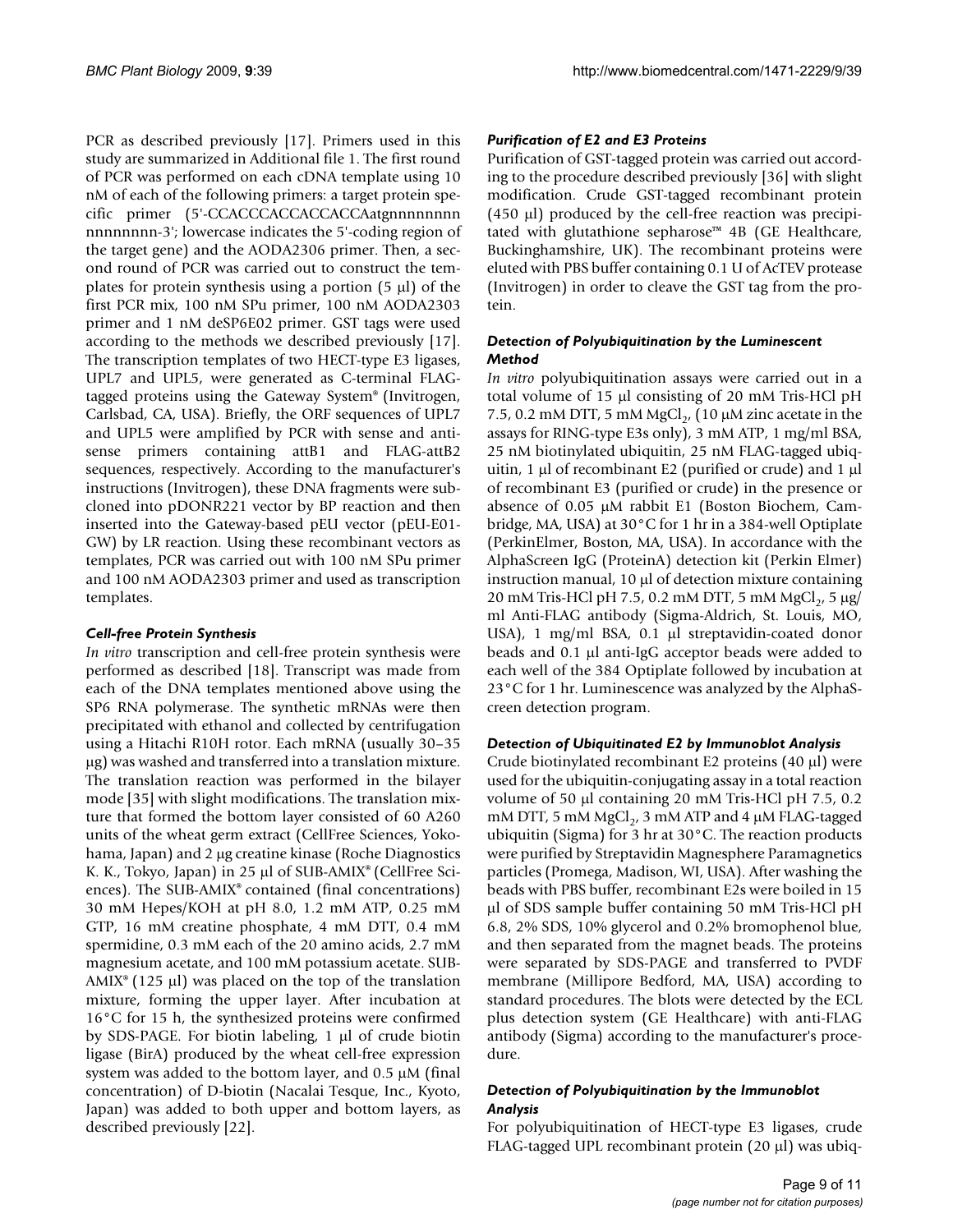uitinated in a total reaction volume of 50 μl consisting of 20 mM Tris-HCl pH 7.5, 0.2 mM DTT, 5 mM  $MgCl<sub>2</sub>$ , 3 mM ATP, 4 μM biotinylated ubiquitin and 20 μl of crude recombinant AtUBC8 for 3 hr at 30°C. Then, recombinant UPL protein was gathered by anti-FLAG M2 agarose (Sigma). After washing the agarose with PBS buffer, the recombinant UPL protein was boiled in 15 μl of SDS sample buffer and then separated from beads by centrifugation. For polyubiquitination of RING-type E3 ligases, the assay was carried out in 10 μl of reaction mixture containing 20 mM Tris-HCl pH 7.5, 0.2 mM DTT, 5 mM MgCl<sub>2</sub>, 10 μM zinc acetate, 3 mM ATP, 1 mg/ml BSA, 4 μM FLAG- or His-tagged ubiquitin, 1 μl of purified or crude recombinant E2 and 1 μl of purified or crude recombinant E3 at 30°C for 3 hr. Then, 5 μl of three-fold concentrated SDS sample buffer was added to the reaction mixture and boiled for 5 min. Proteins were separated by SDS-PAGE and transferred to Hybond-LFP PVDF membrane (GE Healthcare) according to standard procedures. Immunoblot analysis was carried out with anti-FLAG antibody (Sigma) or anti-His antibody (GE Healthcare) according to the procedure described above. When detecting biotinylated ubiquitin, blots were treated with 5 μg/ml Alexa488-conjugated streptavidin (Invitrogen) in PBS buffer. After washing with PBS containing 0.1% Tween-20, the blot was analyzed by a Typhoon Imager (GE Healthcare) using the 532 nm laser and 526 emission filters.

#### *Polyubiquitination Assay with 26S Proteasome Inhibitor*

Polyubiquitination reaction was carried out as same procedure described above except addition of MG132 (Calbiochem, San Diego, CA, USA) at a final concentration of 20 μM to reaction mixture. Then, the protein on blot was detected by immunoblot analysis with anti-FLAG antibody or Alexa488-conjugated streptavidin.

#### **Authors' contributions**

HT conceived the study and performed the experiments, and contributed to writing the manuscript. MS and KS provided RAFL cDNA clones. AN conceived the study. YE conceived the study and supervised the work. TS conceived and designed the study, supervised the work and contributed to writing the manuscript.

#### **Additional material**

#### **Additional file 1**

**AGI code of Arabidopsis genes and primer sequences used in this study.**

*AGI code of Arabidopsis genes and primer sequences used in this study.* Click here for file

[\[http://www.biomedcentral.com/content/supplementary/1471-](http://www.biomedcentral.com/content/supplementary/1471-2229-9-39-S1.xls) 2229-9-39-S1.xls]

#### **Acknowledgements**

This work was partially supported by the Special Coordination Funds for Promoting Science and Technology by the Ministry of Education, Culture, Sports, Science and Technology, Japan (T. S. and Y. E.). We thank Michael Andy Goren for proofreading this manuscript.

#### **References**

- Bai C, Sen P, Hofmann K, Ma L, Goebl M, Harper JW, Elledge SJ: **[SKP1 Connects Cell Cycle Regulators to the Ubiquitin Pro](http://www.ncbi.nlm.nih.gov/entrez/query.fcgi?cmd=Retrieve&db=PubMed&dopt=Abstract&list_uids=8706131)[teolysis Machinery through a Novel Motif, the F-Box.](http://www.ncbi.nlm.nih.gov/entrez/query.fcgi?cmd=Retrieve&db=PubMed&dopt=Abstract&list_uids=8706131)** *Cell* 1996, **86(2):**263-274.
- 2. Chen Z, Hagler J, Palombella VJ, Melandri F, Scherer D, Ballard D, Maniatis T: **Signal-induced site-specific phosphorylation targets I**κ**B**α **[to the ubiquitin-proteasome pathway.](http://www.ncbi.nlm.nih.gov/entrez/query.fcgi?cmd=Retrieve&db=PubMed&dopt=Abstract&list_uids=7628694)** *Genes Dev* 1995, **9(13):**1586-1597.
- 3. Pickart CM: **[Mechanisms underlying ubiquitination.](http://www.ncbi.nlm.nih.gov/entrez/query.fcgi?cmd=Retrieve&db=PubMed&dopt=Abstract&list_uids=11395416)** *Annu Rev Biochem* 2001, **70:**503-533.
- 4. Smalle J, Vierstra RD: **[The ubiquitin 26S proteasome proteo](http://www.ncbi.nlm.nih.gov/entrez/query.fcgi?cmd=Retrieve&db=PubMed&dopt=Abstract&list_uids=15377232)[lytic pathway.](http://www.ncbi.nlm.nih.gov/entrez/query.fcgi?cmd=Retrieve&db=PubMed&dopt=Abstract&list_uids=15377232)** *Annu Rev Plant Biol* 2004, **55:**555-590.
- 5. Borden KL: **[RING domains: master builders of molecular scaf](http://www.ncbi.nlm.nih.gov/entrez/query.fcgi?cmd=Retrieve&db=PubMed&dopt=Abstract&list_uids=10653689)[folds?](http://www.ncbi.nlm.nih.gov/entrez/query.fcgi?cmd=Retrieve&db=PubMed&dopt=Abstract&list_uids=10653689)** *J Mol Biol* 2000, **295(5):**1103-1112.
- 6. Glickman MH, Ciechanover A: **[The ubiquitin-proteasome prote](http://www.ncbi.nlm.nih.gov/entrez/query.fcgi?cmd=Retrieve&db=PubMed&dopt=Abstract&list_uids=11917093)[olytic pathway: destruction for the sake of construction.](http://www.ncbi.nlm.nih.gov/entrez/query.fcgi?cmd=Retrieve&db=PubMed&dopt=Abstract&list_uids=11917093)** *Physiol Rev* 2002, **82(2):**373-428.
- 7. Schnell JD, Hicke L: **[Non-traditional functions of ubiquitin and](http://www.ncbi.nlm.nih.gov/entrez/query.fcgi?cmd=Retrieve&db=PubMed&dopt=Abstract&list_uids=12860974) [ubiquitin-binding proteins.](http://www.ncbi.nlm.nih.gov/entrez/query.fcgi?cmd=Retrieve&db=PubMed&dopt=Abstract&list_uids=12860974)** *J Biol Chem* 2003, **278(38):**35857-35860.
- 8. Hofmann RM, Pickart CM: **[Noncanonical MMS2-encoded ubiq](http://www.ncbi.nlm.nih.gov/entrez/query.fcgi?cmd=Retrieve&db=PubMed&dopt=Abstract&list_uids=10089880)[uitin-conjugating enzyme functions in assembly of novel](http://www.ncbi.nlm.nih.gov/entrez/query.fcgi?cmd=Retrieve&db=PubMed&dopt=Abstract&list_uids=10089880) [polyubiquitin chains for DNA repair.](http://www.ncbi.nlm.nih.gov/entrez/query.fcgi?cmd=Retrieve&db=PubMed&dopt=Abstract&list_uids=10089880)** *Cell* 1999, **96(5):**645-653.
- 9. Yin XJ, Volk S, Ljung K, Mehlmer N, Dolezal K, Ditengou F, Hanano S, Davis SJ, Schmelzer E, Sandberg G, Teige M, Palme K, Pickart C, Bachmair A: **[Ubiquitin lysine 63 chain forming ligases regulate](http://www.ncbi.nlm.nih.gov/entrez/query.fcgi?cmd=Retrieve&db=PubMed&dopt=Abstract&list_uids=17586653) [apical dominance in Arabidopsis.](http://www.ncbi.nlm.nih.gov/entrez/query.fcgi?cmd=Retrieve&db=PubMed&dopt=Abstract&list_uids=17586653)** *Plant Cell* 2007, **19(6):**1898-1911.
- 10. Hicke L: **[A new ticket for entry into budding vesicles ubiqui](http://www.ncbi.nlm.nih.gov/entrez/query.fcgi?cmd=Retrieve&db=PubMed&dopt=Abstract&list_uids=11551499)[tin.](http://www.ncbi.nlm.nih.gov/entrez/query.fcgi?cmd=Retrieve&db=PubMed&dopt=Abstract&list_uids=11551499)** *Cell* 2001, **106(5):**527-530.
- 11. Vierstra RD: **[The ubiquitin/26S proteasome pathway, the](http://www.ncbi.nlm.nih.gov/entrez/query.fcgi?cmd=Retrieve&db=PubMed&dopt=Abstract&list_uids=12663224) [complex last chapter in the life of many plant proteins.](http://www.ncbi.nlm.nih.gov/entrez/query.fcgi?cmd=Retrieve&db=PubMed&dopt=Abstract&list_uids=12663224)** *Trends Plant Sci* 2003, **8(3):**135-142.
- 12. Nelson DC, Lasswell J, Rogg LE, Cohen MA, Bartel B: **[FKF1, a](http://www.ncbi.nlm.nih.gov/entrez/query.fcgi?cmd=Retrieve&db=PubMed&dopt=Abstract&list_uids=10847687) [Clock-Controlled Gene that Regulates the Transition to](http://www.ncbi.nlm.nih.gov/entrez/query.fcgi?cmd=Retrieve&db=PubMed&dopt=Abstract&list_uids=10847687) [Flowering in Arabidopsis.](http://www.ncbi.nlm.nih.gov/entrez/query.fcgi?cmd=Retrieve&db=PubMed&dopt=Abstract&list_uids=10847687)** *Cell* 2000, **101(3):**331-340.
- 13. Osterlund MT, Hardtke CS, Wei N, Deng XW: **[Targeted destabi](http://www.ncbi.nlm.nih.gov/entrez/query.fcgi?cmd=Retrieve&db=PubMed&dopt=Abstract&list_uids=10839542)[lization of HY5 during light-regulated development of Arabi](http://www.ncbi.nlm.nih.gov/entrez/query.fcgi?cmd=Retrieve&db=PubMed&dopt=Abstract&list_uids=10839542)[dopsis.](http://www.ncbi.nlm.nih.gov/entrez/query.fcgi?cmd=Retrieve&db=PubMed&dopt=Abstract&list_uids=10839542)** *Nature* 2000, **405(6785):**462-466.
- 14. Stone SL, Williams LA, Farmer LM, Vierstra RD, Callis J: **[KEEP ON](http://www.ncbi.nlm.nih.gov/entrez/query.fcgi?cmd=Retrieve&db=PubMed&dopt=Abstract&list_uids=17194765) [GOING, a RING E3 ligase essential for Arabidopsis growth](http://www.ncbi.nlm.nih.gov/entrez/query.fcgi?cmd=Retrieve&db=PubMed&dopt=Abstract&list_uids=17194765) [and development, is involved in abscisic acid signaling.](http://www.ncbi.nlm.nih.gov/entrez/query.fcgi?cmd=Retrieve&db=PubMed&dopt=Abstract&list_uids=17194765)** *Plant Cell* 2006, **18(12):**3415-3428.
- 15. Rosebrock TR, Zeng L, Brady JJ, Abramovitch RB, Xiao F, Martin GB: **[A bacterial E3 ubiquitin ligase targets a host protein kinase](http://www.ncbi.nlm.nih.gov/entrez/query.fcgi?cmd=Retrieve&db=PubMed&dopt=Abstract&list_uids=17637671) [to disrupt plant immunity.](http://www.ncbi.nlm.nih.gov/entrez/query.fcgi?cmd=Retrieve&db=PubMed&dopt=Abstract&list_uids=17637671)** *Nature* 2007, **448(7151):**370-374.
- 16. Kraft E, Stone SL, Ma L, Su N, Gao Y, Lau OS, Deng XW, Callis J: **[Genome analysis and functional characterization of the E2](http://www.ncbi.nlm.nih.gov/entrez/query.fcgi?cmd=Retrieve&db=PubMed&dopt=Abstract&list_uids=16339806) and RING-type E3 ligase ubiquitination enzymes of Arabi[dopsis.](http://www.ncbi.nlm.nih.gov/entrez/query.fcgi?cmd=Retrieve&db=PubMed&dopt=Abstract&list_uids=16339806)** *Plant Physiol* 2005, **139(4):**1597-1611.
- 17. Sawasaki T, Ogasawara T, Morishita R, Endo Y: **[A cell-free protein](http://www.ncbi.nlm.nih.gov/entrez/query.fcgi?cmd=Retrieve&db=PubMed&dopt=Abstract&list_uids=12409616) [synthesis system for high-throughput proteomics.](http://www.ncbi.nlm.nih.gov/entrez/query.fcgi?cmd=Retrieve&db=PubMed&dopt=Abstract&list_uids=12409616)** *Proc Natl Acad Sci USA* 2002, **99(23):**14652-14657.
- 18. Sawasaki T, Gouda MD, Kawasaki T, Tsuboi T, Tozawa Y, Takai K, Endo Y: **[The wheat germ cell-free expression system: meth](http://www.ncbi.nlm.nih.gov/entrez/query.fcgi?cmd=Retrieve&db=PubMed&dopt=Abstract&list_uids=16350952)[ods for high-throughput materialization of genetic informa](http://www.ncbi.nlm.nih.gov/entrez/query.fcgi?cmd=Retrieve&db=PubMed&dopt=Abstract&list_uids=16350952)[tion.](http://www.ncbi.nlm.nih.gov/entrez/query.fcgi?cmd=Retrieve&db=PubMed&dopt=Abstract&list_uids=16350952)** *Methods Mol Biol* 2005, **310:**131-144.
- 19. Kobayashi T, Kodani Y, Nozawa A, Endo Y, Sawasaki T: **[DNA-bind](http://www.ncbi.nlm.nih.gov/entrez/query.fcgi?cmd=Retrieve&db=PubMed&dopt=Abstract&list_uids=18619963)[ing profiling of human hormone nuclear receptors via fluo](http://www.ncbi.nlm.nih.gov/entrez/query.fcgi?cmd=Retrieve&db=PubMed&dopt=Abstract&list_uids=18619963)[rescence correlation spectroscopy in a cell-free system.](http://www.ncbi.nlm.nih.gov/entrez/query.fcgi?cmd=Retrieve&db=PubMed&dopt=Abstract&list_uids=18619963)** *FEBS Lett* 2008, **582(18):**2737-2744.
- 20. Seki M, Narusaka M, Kamiya A, Ishida J, Satou M, Sakurai T, Nakajima M, Enju A, Akiyama K, Oono Y, Muramatsu M, Hayashizaki Y, Kawai J, Carninci P, Itoh M, Ishii Y, Arakawa T, Shibata K, Shinagawa A, Shinozaki K: **[Functional annotation of a full-length Arabidopsis](http://www.ncbi.nlm.nih.gov/entrez/query.fcgi?cmd=Retrieve&db=PubMed&dopt=Abstract&list_uids=11910074) [cDNA collection.](http://www.ncbi.nlm.nih.gov/entrez/query.fcgi?cmd=Retrieve&db=PubMed&dopt=Abstract&list_uids=11910074)** *Science* 2002, **296(5565):**141-145.
- 21. Kus B, Gajadhar A, Stanger K, Cho R, Sun W, Rouleau N, Lee T, Chan D, Wolting C, Edwards A, Bosse R, Rotin D: **[A high throughput](http://www.ncbi.nlm.nih.gov/entrez/query.fcgi?cmd=Retrieve&db=PubMed&dopt=Abstract&list_uids=15955809)**